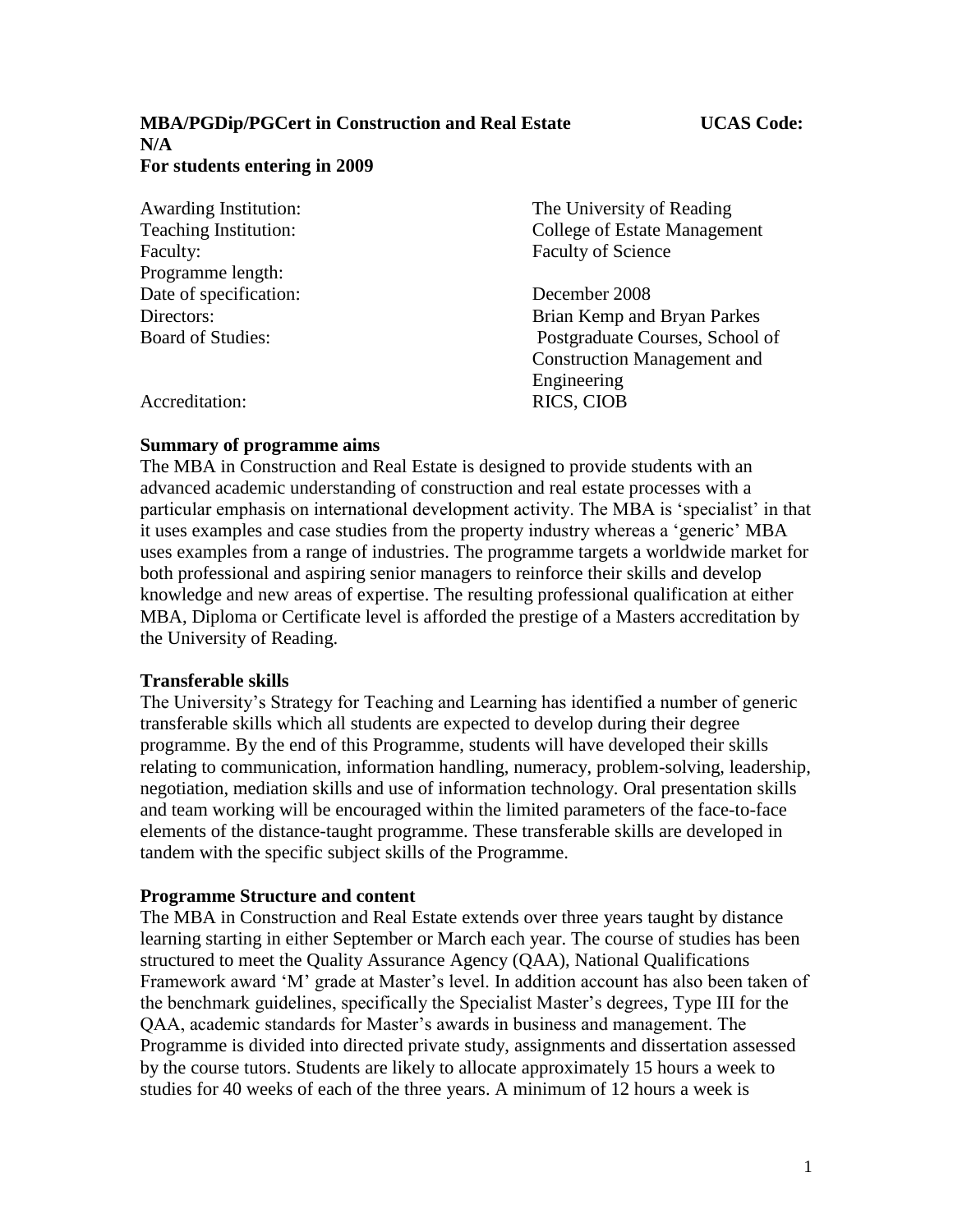expected for completion of the coursework (assignments). All students are required to take the eight compulsory taught modules which carry an allocation of credits (given in brackets after each module code), each credit equating to some ten hours of study. The research component of the Programme constitutes 60 credits, approximating to 600 hours of study on a practical aspect of a course related subject.

The eight RM compulsory modules comprise:

| STAGE 1           |                                                                                  |
|-------------------|----------------------------------------------------------------------------------|
| <b>SEMESTER B</b> |                                                                                  |
|                   | Managerial Accounting (15 credits)                                               |
|                   | <i>Organisation &amp; People Management (15 credits)</i>                         |
| <b>SEMESTER A</b> |                                                                                  |
|                   | Management Science (15 credits)                                                  |
|                   | Marketing Principles and Strategy (15 credits)                                   |
| STAGE 2           |                                                                                  |
| <b>SEMESTER B</b> |                                                                                  |
|                   | Development Finance and Appraisal (15 credits)                                   |
|                   | Strategic Management/Management of Change & Innovation<br>$(15 \text{ credits})$ |
| <b>SEMESTER A</b> |                                                                                  |
|                   | Development Strategy and Procedure (15 credits Knowledge)                        |
|                   | Management/Portfolio Management (15 credits)                                     |
| STAGE 3           | Research Module (15 credits)                                                     |
|                   | Dissertation (45 credits)                                                        |

## **Modular arrangements**

The course Programme is designed for students who are in the main fully employed in the construction and real estate industry. Each module is allocated credits (15) designated at M level. As such the modules are amenable to integration into a wider suite of distance taught courses. Similarly the Programme may be adapted in the future to contain a group of alternative modules in addition to compulsory core modules.

## **Progression requirements**

All eight modules of the Programme have to be passed. There is no cross-module compensation. Each of the taught modules is made up of equally weighted course-work and examination components. Students must achieve marks of 40% or more in both course-work and examination, but a minimum of 50% is required as the module pass mark. The dissertation also has a pass mark of 50%. Failures are obliged to retake the module the following year. The award of a Postgraduate Diploma will be dependent upon the successful completion of 120 credits with a minimum of 80 credits at M level of the Masters Programme. A Postgraduate Certificate will be awarded to students who achieve 60 credits with a minimum of 40 credits at M level. In each case, the award is only made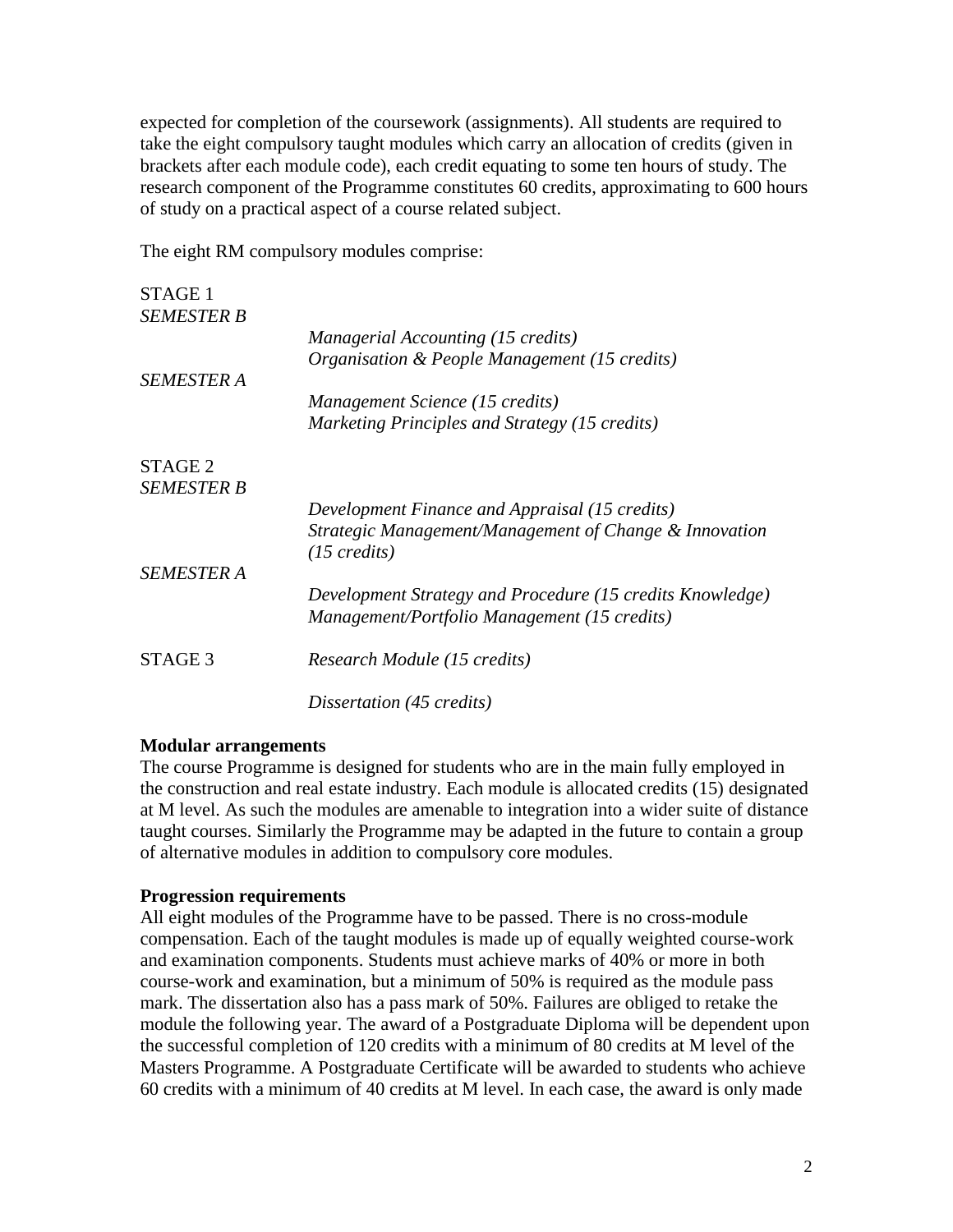if the course member leaves the programme after Year 2 or Year 1 respectively, or fails to achieve a pass grade in the following year and subsequently leaves the programme without being awarded the MBA.

## **Summary of teaching and assessment**

The Programme is distance-taught and, as such the variety of pedagogic and assessment methods consist of assignments, workshop lectures and syndicate exercises, both face to face and personal on- line tutorials, online open forums with web assistance, study material in hard copy, CD and on -line formats and unseen written examinations. There are two obligatory residential courses in each year., one per semester. These intensive periods provide for group work and student presentations as well as conventional lectures from University, College and industry guest speakers. The course-work includes two substantial assignments for each taught module. They are designed to test the students' understanding of a significant proportion of the syllabus content that is prescribed in a *programme of studies* and are assessed by the course tutors. Formal unseen examinations are held at the end of each semester (February and August). The dissertation, submitted in the third year, is double marked (or triple where marks vary considerably) and subject to External Examiner review.

**To be eligible for the award of a pass on the MBA** students must gain a minimum mark of 50 or more for each module, including a mark of 50 or more for the dissertation, and achieve 40% or more in the equally weighted coursework and examinations components.

Students who gain a weighted average mark of 60 or more over 180 credits including a mark of 50 or more for the dissertation and have no mark below 40 will be eligible for a **Merit**.

Those gaining an weighted average mark of 70 or more over 180 credits including a mark of 60 or more for the dissertation and have no mark below 40 will be eligible for a **Distinction**.

(Weighted average means the average of a student's module marks weighted according to the number of credit points for that module)

## **Admission requirements**

Entrants to this programme are normally required to have obtained either a good (normally upper second class) cognate undergraduate degree and/or have relevant work experience for AP(E)L entry. The Accreditation of Prior (Experiential) Learning criteria for entry to the MBA programme will be determined in accordance with the University of Reading Policy on AP(E)L (Available at [www.reading.ac.uk/handbooks/Teaching](http://www.reading.ac.uk/handbooks/Teaching) and Learning/APEL.pdf. It is recommended that applicants for AP(E)L have appropriate work experience in a position which has a responsibility for managing people; and an academic qualification equivalent to that of an HNC?D or higher. Applications from suitably qualified candidates living or practising overseas are welcomed, subject to a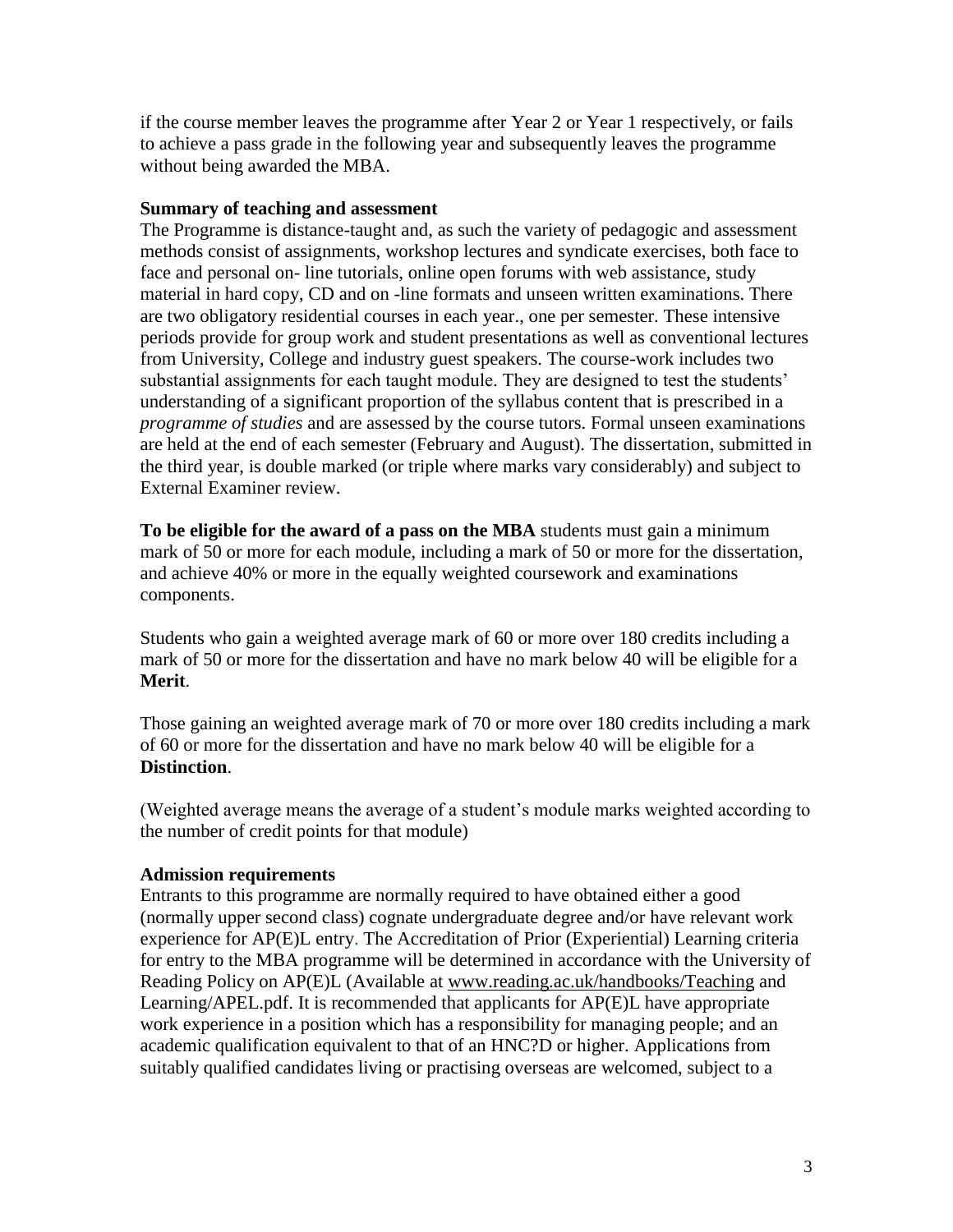competency assessment in English language. The suitability of each candidate's application and qualifications will be decided at the discretion of the Course Directors.

Admissions Director: Brian Kemp, aided by Bryan Parkes (with administrative assistance from Caroline Taylor)

## **Support for students and their learning**

Learning support is provided by the College and includes written study material, material on CD Rom and DVD. In addition the College is committed to web-based learning which provides additional support from tutors, access to College research reports, Athens, course material and discussion groups. All students with access to a PC and the internet can access the online support provided. Students who live locally (within 35 miles or 30 minutes travel time from Reading) can also join the University of Reading Library as External Borrowers - for further information see:

http://www.library.rdg.ac.uk/about/extern.html. Those who do not live locally are encouraged to join their local library. All students who visit the University of Reading for teaching sessions can use the University of Reading Library for reference purposes. Student guidance and welfare support is provided by the Programme's Directors, the University's Disability Advisors, Study Advisors and the Students Union, where applicable to distant learning students.

## **Career prospects**

Nearly 100% of Programme students to date have the benefit of full time employment during their studies and have been seeking the award to further career prospects. Graduates have furthered career prospects within national and international real estate or consultancy practices and construction organisations operating worldwide, as well as in Governmental Valuation Offices and within academic departments.

## **Opportunities for study abroad or for placements**

Candidates from over twenty countries are regularly present on the course and this demonstrates the true global attraction and nature of this international programme.

## **Educational aims of the programme**

The Programme is designed to provide students with an advanced academic understanding of construction and real estate processes with a particular emphasis on international development activity. There is emphasis on developing advanced professional skills for those in employment and enhancing ongoing career prospects. In Level 1 students will advance their knowledge and skills in areas such as managerial accounting, marketing, management science and organisation and people management. In Level 2, the management and analysis of the development process is closely considered together with knowledge management, managing change, strategic management, development finance and portfolio management. Level 3 concentrates on the production of the dissertation including two related research assignments. Students use research skills and techniques to compile the substantial dissertation about a programme-related subject.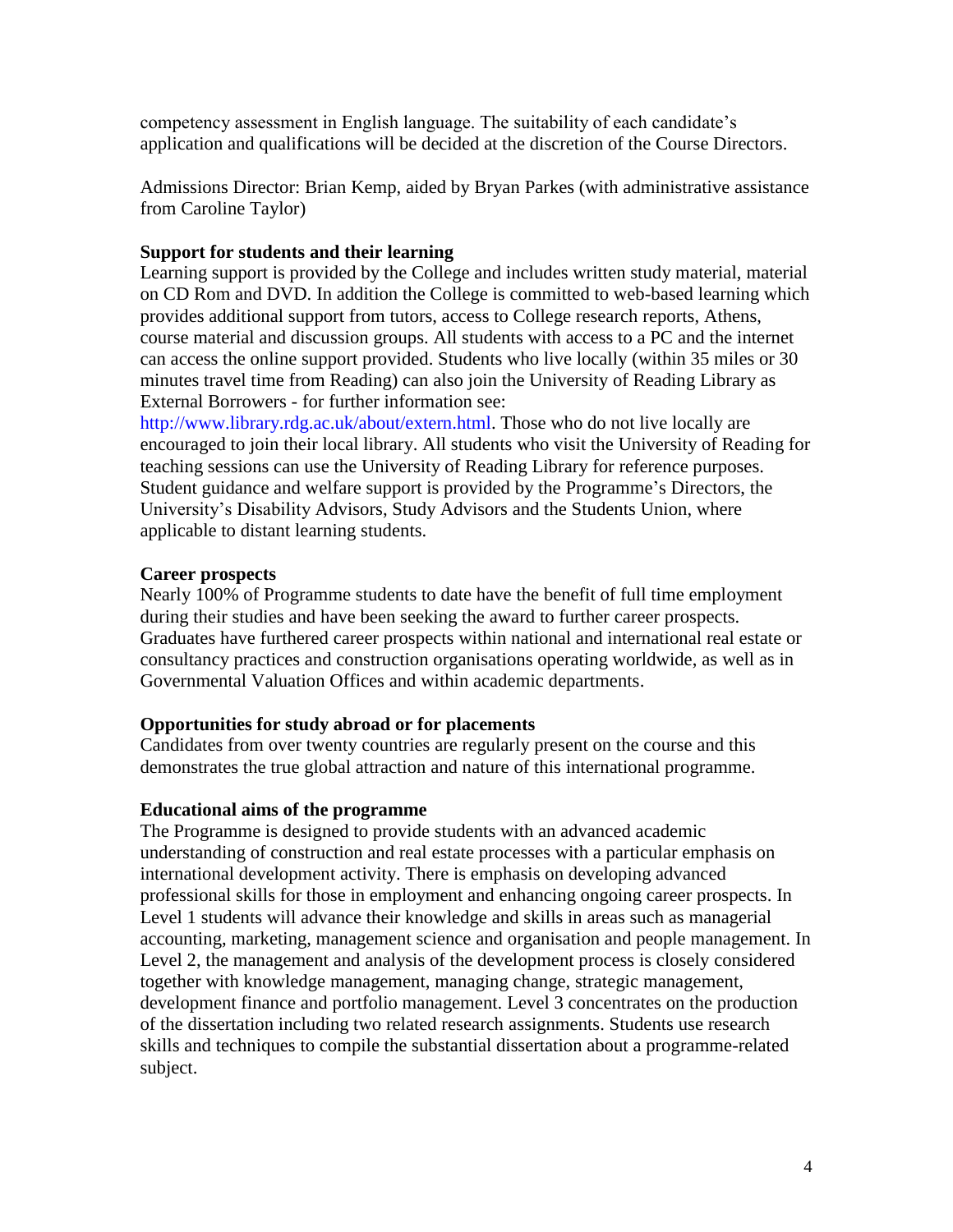## **Programme Outcomes**

## *Knowledge and Understanding*

## **A. Knowledge and understanding of:**

- 1) Data presentation and interpretation
- 2) Principles of corporate finance relevant to real estate investment
- 3) Research techniques & their application to construction and real estate problems
- 4) The role of real estate in corporate asset management
- 5) Principles of marketing in a construction and real estate context.
- 6) Principles and application of financial and managerial accounting.
- 7) Structures and methodologies of organisations and the behaviour within them.
- 8) Understanding & dealing with risk.
- 9) The strategic processes associated with the major commercial developments.
- 10) The principles of effective management of human resources.
- 11) The key concepts and processes involved in knowledge management.
- 12) The key principles concerning the management of change and innovation.
- 13) The objectives, theory and strategy of investments portfolio management.

14) The role of corporate strategic management within the construction and real estate industries

## **Teaching/learning methods and strategies**

Acquisition of knowledge in the modules of the Programme is promoted through distance education resources including customised text material, core textbooks, DVDs, web based material and communication channels. These are complemented and supplemented by tutorials, guest lectures, seminars and team project work in face –to - face sessions. In the dissertation module, self directed learning and problem solving combined with supervisor consultation further embraces knowledge and understanding.

## **Assessment**

Students are required to complete extensive pieces of coursework in the modules which are assessed within strict time frames. Modules are also examined using the unseen closed book method. Dissertations are assessed according to strict guidelines and a common marking scheme

## *Skills and other attributes*

## **B.** Intellectual skills – able to:

- 1) Integrate theory and practice.
- 2) Research, collect and synthesise information from a variety of sources.
- 3) Analyse and interpret.
- 4) Think logically and critically.
- 5) Define, solve and advise on problems.
- 6) Select and apply appropriate quantitative techniques of analysis and appraisal.
- 7) Write clearly and concisely at a professional level.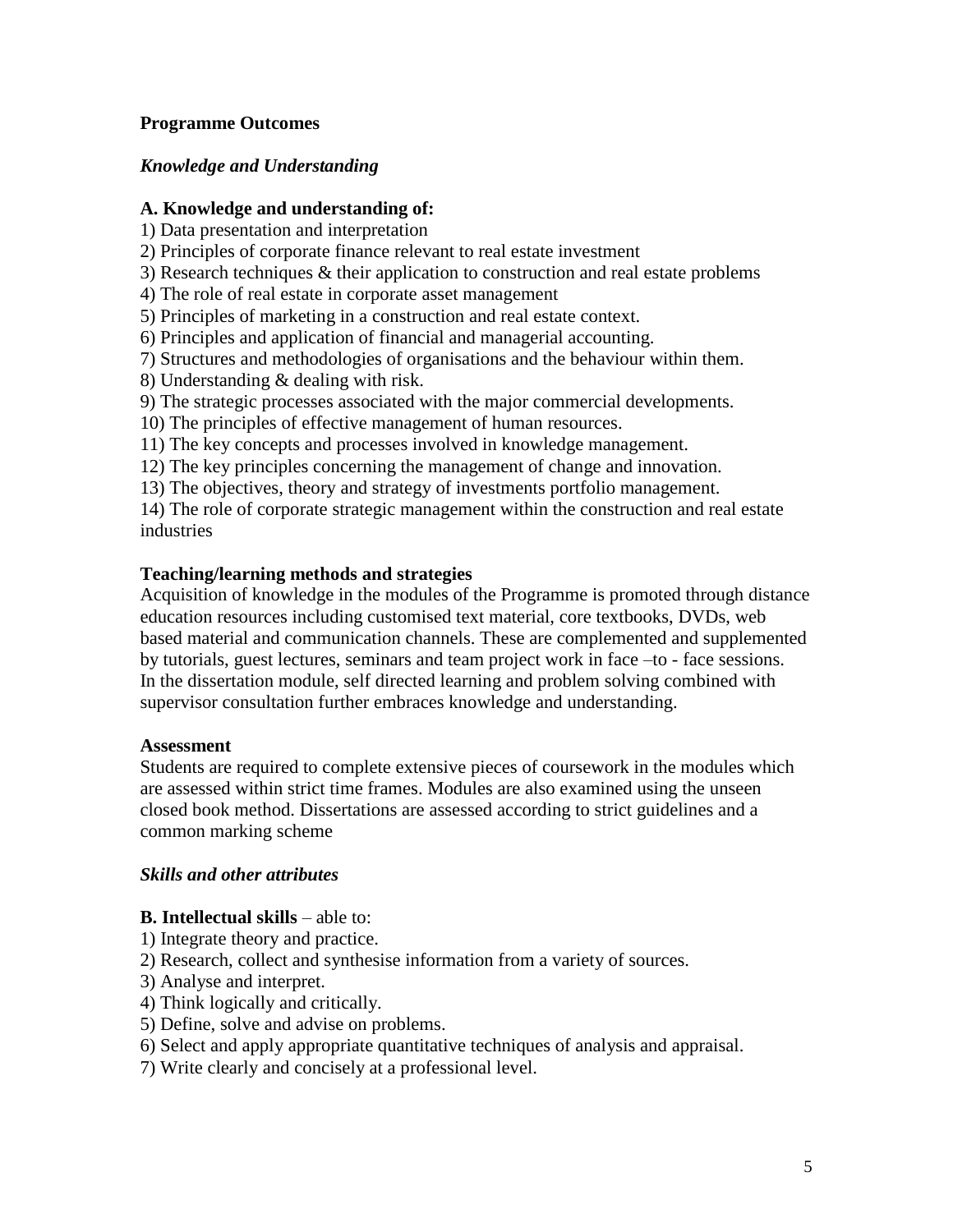8) Adapt and apply knowledge and skills in a changing professional environment and to other contexts.

# **Teaching/learning methods and strategies**

These skills are developed through prescribed reading, seminars, coursework and detailed feedback. The reading includes core texts, papers and relevant web-based material. Coursework varies across the modules but collectively covers skills 1-8. Feedback includes direct coursework comment, e-mailed advice and web-based answer guides. Web-based discussion/forums between tutors and students are also facilitated. The dissertation process further embraces intellectual skills 1-6.

## **Assessment**

Intellectual skills are assessed through coursework assignments, problems, reports and appraisals and through unseen examination and dissertation production.

## **C. Practical skills** – able to:

1) Locate information sources, assemble and present information in a variety of contexts.

- 2) Collect, record, analyse and present statistical material
- 3) Adopt appraisal techniques for real estate and other assets.
- 4) Use quantitative techniques
- 5) Write report standard English.
- 6) Assess and implement techniques of team building.

## **Teaching/learning methods and strategies**

Skills 1-2 are mainly developed through the Dissertation Module. Detailed guidelines are provided and explained in seminar sessions.

Skills 3-6 are variously developed in face-to-face syndicate exercises and coursework within the taught modules and 4-5 are extended through the dissertation process.

## **Assessment**

Relevant assessment of these skills is undertaken mainly though module coursework. Skills 3-6 are also assessed through unseen examination.

## **D. Transferable skills – able to:**

- 1) Develop the capacity to analyse and articulate the complex management issues in the construction and real estate environment
- 2) Assess what knowledge is transferable from other context into the management approaches within this working context
- 3) Be confident in applying learning experience to practical management situations
- 4) Source material and knowledge from a variety of fields and effectively judge what can be integrated and applied
- 5) Attain and apply knowledge and information that will help develop their career